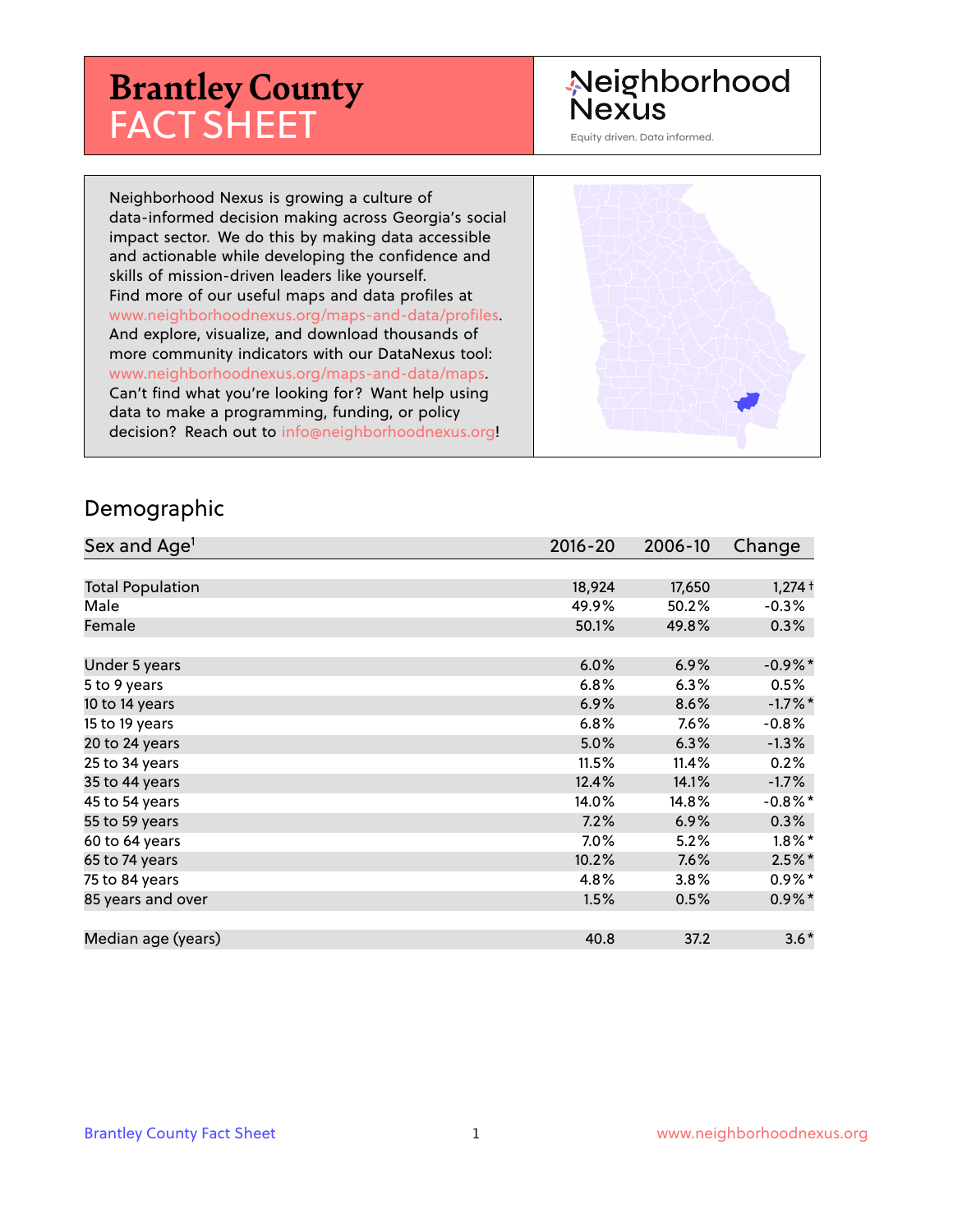# Demographic, continued...

| Race <sup>2</sup>                                            | $2016 - 20$ | 2006-10 | Change     |
|--------------------------------------------------------------|-------------|---------|------------|
| <b>Total population</b>                                      | 18,924      | 17,650  | $1,274$ †  |
| One race                                                     | 98.5%       | 99.6%   | $-1.1\%$ * |
| White                                                        | 93.4%       | 94.5%   | $-1.1\%$ * |
| <b>Black or African American</b>                             | 3.5%        | 4.5%    | $-1.0%$    |
| American Indian and Alaska Native                            | 0.2%        | 0.2%    | 0.1%       |
| Asian                                                        | 0.9%        | 0.4%    | 0.5%       |
| Native Hawaiian and Other Pacific Islander                   | 0.0%        | 0.0%    | 0.0%       |
| Some other race                                              | 0.5%        | 0.0%    | 0.5%       |
| Two or more races                                            | 1.5%        | 0.4%    | $1.1\%$ *  |
| Race alone or in combination with other race(s) <sup>3</sup> | $2016 - 20$ | 2006-10 | Change     |
| Total population                                             | 18,924      | 17,650  | $1,274$ †  |
| White                                                        | 93.9%       | 94.9%   | $-1.0%$    |
| <b>Black or African American</b>                             | 4.7%        | 4.6%    | 0.1%       |
| American Indian and Alaska Native                            | 0.4%        | 0.5%    | $-0.0%$    |
| Asian                                                        | 1.8%        | 0.4%    | $1.4\%$ *  |
| Native Hawaiian and Other Pacific Islander                   | 0.0%        | 0.0%    | 0.0%       |
| Some other race                                              | 0.7%        | 0.0%    | 0.7%       |
| Hispanic or Latino and Race <sup>4</sup>                     | $2016 - 20$ | 2006-10 | Change     |
| <b>Total population</b>                                      | 18,924      | 17,650  | $1,274$ †  |
| Hispanic or Latino (of any race)                             | 2.3%        | 1.1%    | $1.2\%$ *  |
| Not Hispanic or Latino                                       | 97.7%       | 98.9%   | $-1.2\%$ * |
| White alone                                                  | 91.9%       | 93.4%   | $-1.5%$ *  |
| Black or African American alone                              | 3.3%        | 4.5%    | $-1.2%$    |
| American Indian and Alaska Native alone                      | 0.2%        | 0.2%    | 0.1%       |
| Asian alone                                                  | 0.9%        | 0.4%    | 0.5%       |
| Native Hawaiian and Other Pacific Islander alone             | 0.0%        | 0.0%    | 0.0%       |
| Some other race alone                                        | 0.0%        | 0.0%    | 0.0%       |
| Two or more races                                            | 1.3%        | 0.4%    | $0.9\%$ *  |
| U.S. Citizenship Status <sup>5</sup>                         | $2016 - 20$ | 2006-10 | Change     |
| Foreign-born population                                      | 325         | 156     | 169        |
| Naturalized U.S. citizen                                     | 53.2%       | 53.2%   | 0.0%       |
| Not a U.S. citizen                                           | 46.8%       | 46.8%   | $-0.0%$    |
| Citizen, Voting Age Population <sup>6</sup>                  | $2016 - 20$ | 2006-10 | Change     |
|                                                              |             |         |            |
| Citizen, 18 and over population                              | 14,216      | 12,847  | $1,369*$   |
| Male                                                         | 49.2%       | 49.7%   | $-0.6%$    |
| Female                                                       | 50.8%       | 50.3%   | 0.6%       |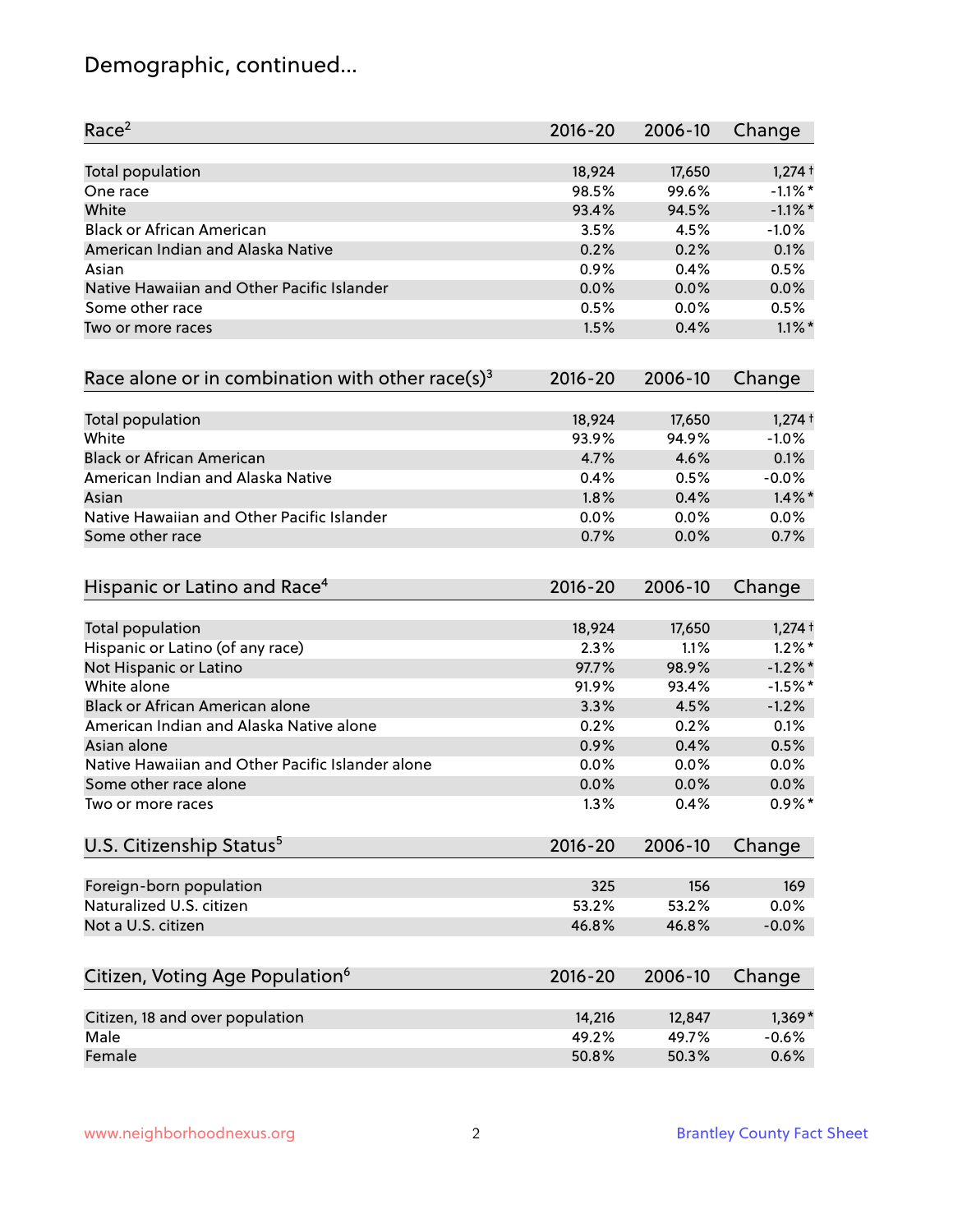#### Economic

| Income <sup>7</sup>                                 | $2016 - 20$ | 2006-10 | Change     |
|-----------------------------------------------------|-------------|---------|------------|
|                                                     |             |         |            |
| All households                                      | 6,763       | 6,629   | 134        |
| Less than \$10,000                                  | 10.6%       | 12.8%   | $-2.2%$    |
| \$10,000 to \$14,999                                | 11.8%       | 8.6%    | 3.2%       |
| \$15,000 to \$24,999                                | 19.4%       | 11.6%   | $7.8\%$ *  |
| \$25,000 to \$34,999                                | 8.3%        | 13.3%   | $-5.0\%$ * |
| \$35,000 to \$49,999                                | 11.6%       | 16.9%   | $-5.3%$    |
| \$50,000 to \$74,999                                | 15.8%       | 17.2%   | $-1.4%$    |
| \$75,000 to \$99,999                                | 9.8%        | 7.8%    | 2.0%       |
| \$100,000 to \$149,999                              | 11.0%       | 8.9%    | 2.1%       |
| \$150,000 to \$199,999                              | 1.7%        | 2.7%    | $-1.0%$    |
| \$200,000 or more                                   | 0.0%        | 0.2%    | $-0.2%$    |
| Median household income (dollars)                   | 34,679      | 37,343  | $-2,664$   |
| Mean household income (dollars)                     | 47,399      | 48,023  | $-624$     |
| With earnings                                       | 56.8%       | 75.6%   | $-18.9%$ * |
| Mean earnings (dollars)                             | 60,251      | 50,206  | 10,045*    |
| <b>With Social Security</b>                         | 44.9%       | 34.2%   | 10.6%*     |
| Mean Social Security income (dollars)               | 16,623      | 15,547  | 1,075*     |
| With retirement income                              | 17.8%       | 15.3%   | 2.6%       |
| Mean retirement income (dollars)                    | 15,214      | 16,535  | $-1,321$   |
| With Supplemental Security Income                   | 13.0%       | $6.1\%$ | $6.8\%$ *  |
| Mean Supplemental Security Income (dollars)         | 8,639       | 6,207   | $2,432*$   |
| With cash public assistance income                  | 2.3%        | 1.0%    | $1.3\%$ *  |
| Mean cash public assistance income (dollars)        | 3,138       | 841     | $2,297*$   |
| With Food Stamp/SNAP benefits in the past 12 months | 18.1%       | 14.7%   | 3.4%       |
|                                                     |             |         |            |
| Families                                            | 4,253       | 4,911   | $-658*$    |
| Less than \$10,000                                  | 6.9%        | 8.0%    | $-1.1%$    |
| \$10,000 to \$14,999                                | 6.5%        | 6.4%    | 0.1%       |
| \$15,000 to \$24,999                                | 13.6%       | 9.5%    | 4.1%       |
| \$25,000 to \$34,999                                | 6.3%        | 14.8%   | $-8.5%$ *  |
| \$35,000 to \$49,999                                | 14.7%       | 17.0%   | $-2.3%$    |
| \$50,000 to \$74,999                                | 20.2%       | 21.7%   | $-1.6%$    |
| \$75,000 to \$99,999                                | 12.5%       | 9.3%    | 3.2%       |
| \$100,000 to \$149,999                              | 16.8%       | 10.0%   | $6.8\%$ *  |
| \$150,000 to \$199,999                              | 2.6%        | 3.1%    | $-0.4%$    |
| \$200,000 or more                                   | 0.0%        | 0.3%    | $-0.3%$    |
| Median family income (dollars)                      | 51,919      | 43,028  | 8,891      |
| Mean family income (dollars)                        | 59,722      | 53,801  | 5,922*     |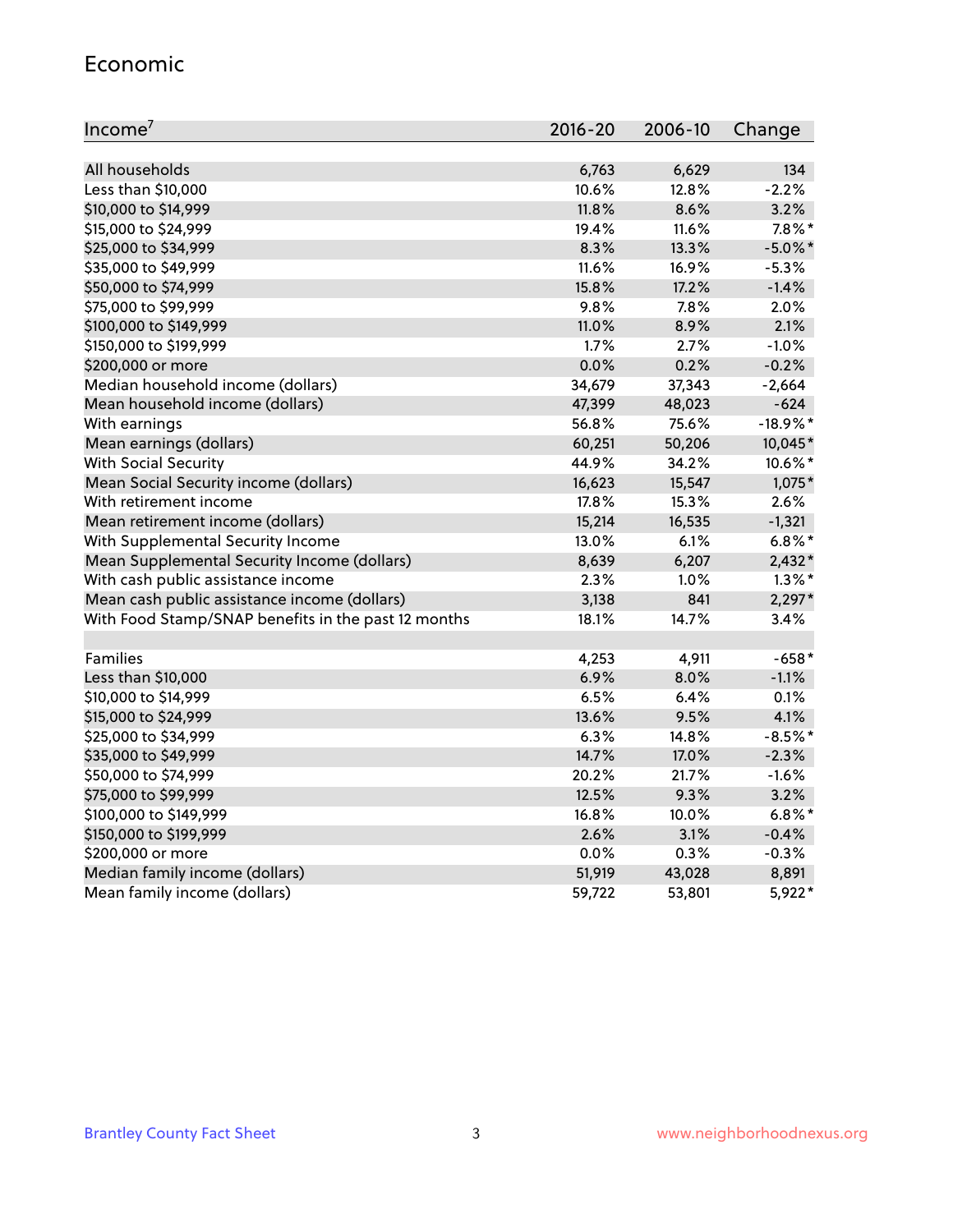#### Economic, continued...

| Income, continued <sup>8</sup>                                        | $2016 - 20$ | 2006-10 | Change     |
|-----------------------------------------------------------------------|-------------|---------|------------|
|                                                                       |             |         |            |
| Nonfamily households                                                  | 2,510       | 1,718   | 792*       |
| Median nonfamily income (dollars)                                     | 17,835      | 19,104  | $-1,269$   |
| Mean nonfamily income (dollars)                                       | 24,165      | 27,279  | $-3,114$   |
| Median earnings for workers (dollars)                                 | 31,875      | 27,618  | 4,257      |
| Median earnings for male full-time, year-round workers                | 40,708      | 39,260  | 1,448      |
| (dollars)                                                             |             |         |            |
| Median earnings for female full-time, year-round workers<br>(dollars) | 32,140      | 28,154  | 3,986      |
| Per capita income (dollars)                                           | 18,883      | 18,905  | $-22$      |
|                                                                       |             |         |            |
| Families and People Below Poverty Level <sup>9</sup>                  | 2016-20     | 2006-10 | Change     |
|                                                                       |             |         |            |
| <b>All families</b>                                                   | 17.0%       | 18.2%   | $-1.2%$    |
| With related children under 18 years                                  | 19.1%       | 26.3%   | $-7.2%$    |
| With related children under 5 years only                              | 34.9%       | 41.4%   | $-6.5%$    |
| Married couple families                                               | 14.9%       | 12.3%   | 2.6%       |
| With related children under 18 years                                  | 13.5%       | 15.3%   | $-1.9%$    |
| With related children under 5 years only                              | 34.9%       | 36.6%   | $-1.7%$    |
| Families with female householder, no husband present                  | 24.4%       | 41.1%   | $-16.7%$   |
| With related children under 18 years                                  | 27.9%       | 48.6%   | $-20.7%$ * |
| With related children under 5 years only                              | 49.1%       | 53.6%   | $-4.5%$    |
| All people                                                            | 18.8%       | 21.4%   | $-2.6%$    |
| Under 18 years                                                        | 21.8%       | 28.6%   | $-6.8%$    |
| Related children under 18 years                                       | 20.9%       | 28.4%   | $-7.4%$    |
| Related children under 5 years                                        | 21.9%       | 45.2%   | $-23.3%$   |
| Related children 5 to 17 years                                        | 20.6%       | 23.0%   | $-2.4%$    |
| 18 years and over                                                     | 17.9%       | 18.9%   | $-1.0%$    |
| 18 to 64 years                                                        | 18.6%       | 20.5%   | $-1.9%$    |
| 65 years and over                                                     | 15.1%       | 10.7%   | 4.4%       |
| People in families                                                    | 15.9%       | 19.0%   |            |
|                                                                       |             |         | $-3.1%$    |
| Unrelated individuals 15 years and over                               | 32.9%       | 37.0%   | $-4.1%$    |
| Non-Hispanic white people                                             | 18.1%       | 19.8%   | $-1.7%$    |
| Black or African-American people                                      | 30.2%       | 42.6%   | $-12.4%$   |
| Asian people                                                          | 100.0%      | 0.0%    | 100.0%     |
| Hispanic or Latino people                                             | 5.6%        | 60.8%   | $-55.2%$   |
|                                                                       |             |         |            |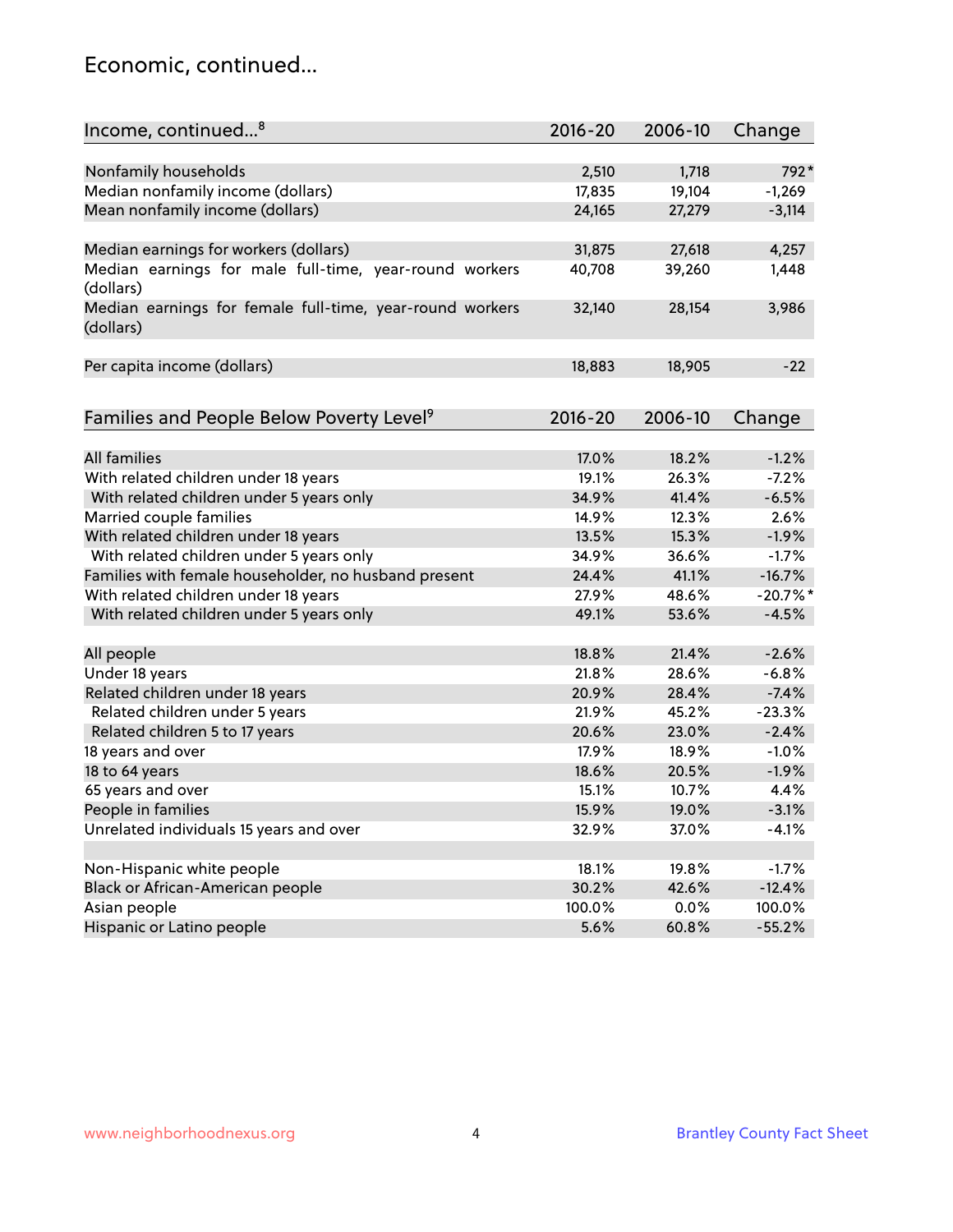# Employment

| Employment Status <sup>10</sup>                                                               | 2010        | 2020    | Change  |
|-----------------------------------------------------------------------------------------------|-------------|---------|---------|
| In Labor Force                                                                                | 6,995       | 7,468   | 7,468   |
| <b>Unemployment Rate</b>                                                                      | 5.4%        | 12.7%   | $-7.3%$ |
| Industry <sup>11</sup>                                                                        | $2016 - 20$ | 2006-10 | Change  |
|                                                                                               |             |         |         |
| Civilian employed population 16 years and over                                                | 6,593       | 7,366   | $-773*$ |
| Agriculture, forestry, fishing and hunting, and mining                                        | 5.4%        | 3.7%    | 1.8%    |
| Construction                                                                                  | 10.5%       | 14.2%   | $-3.7%$ |
| Manufacturing                                                                                 | 8.4%        | 8.2%    | 0.2%    |
| Wholesale trade                                                                               | 1.7%        | 3.9%    | $-2.2%$ |
| Retail trade                                                                                  | 11.1%       | 8.1%    | 3.1%    |
| Transportation and warehousing, and utilities                                                 | 11.5%       | 13.2%   | $-1.7%$ |
| Information                                                                                   | 1.5%        | 2.6%    | $-1.1%$ |
| Finance and insurance, and real estate and rental and leasing                                 | 3.8%        | 2.9%    | 1.0%    |
| Professional, scientific, and management, and administrative<br>and waste management services | 4.9%        | 5.2%    | $-0.3%$ |
| Educational services, and health care and social assistance                                   | 19.1%       | 17.8%   | 1.3%    |
| Arts, entertainment, and recreation, and accommodation and<br>food services                   | 7.9%        | 8.5%    | $-0.6%$ |
| Other services, except public administration                                                  | 5.8%        | 4.8%    | 1.0%    |
| <b>Public administration</b>                                                                  | 8.3%        | 7.0%    | 1.3%    |
| Occupation <sup>12</sup>                                                                      | $2016 - 20$ | 2006-10 | Change  |
|                                                                                               |             |         |         |
| Civilian employed population 16 years and over                                                | 6,593       | 7,366   | $-773*$ |
| Management, business, science, and arts occupations                                           | 24.1%       | 19.9%   | 4.2%    |
| Service occupations                                                                           | 20.5%       | 18.0%   | 2.5%    |
| Sales and office occupations                                                                  | 16.0%       | 22.2%   | $-6.2%$ |
| Natural<br>maintenance<br>resources,<br>construction,<br>and<br>occupations                   | 19.0%       | 22.9%   | $-3.9%$ |
| Production, transportation, and material moving occupations                                   | 20.3%       | 16.9%   | 3.4%    |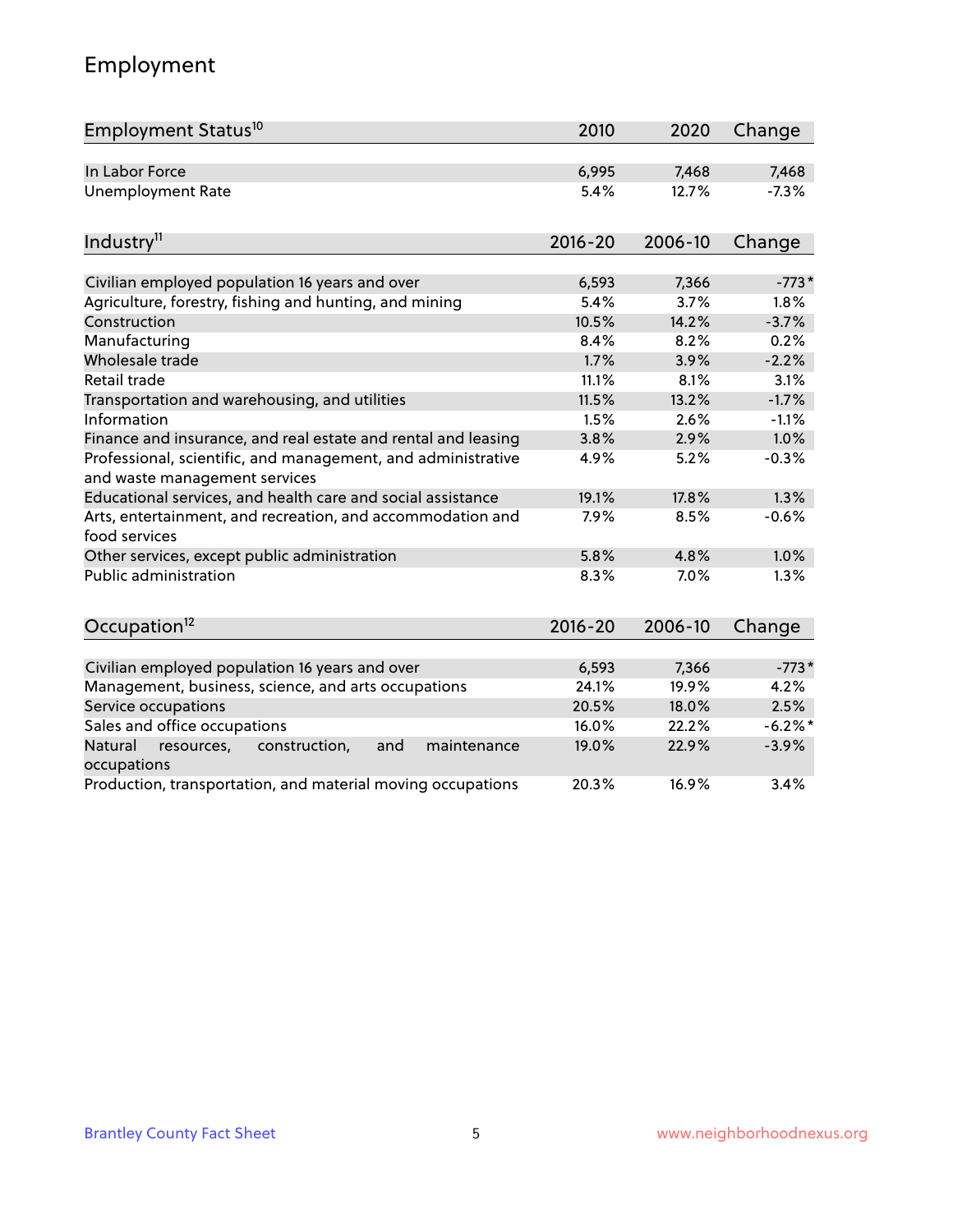# Employment, continued...

| Class of Worker <sup>13</sup>                          | $2016 - 20$ | 2006-10 | Change   |
|--------------------------------------------------------|-------------|---------|----------|
| Civilian employed population 16 years and over         | 6,593       | 7,366   | $-773*$  |
| Private wage and salary workers                        | 74.3%       | 72.3%   | 2.0%     |
| Government workers                                     | 20.0%       | 19.1%   | 0.8%     |
| Self-employed in own not incorporated business workers | 5.7%        | 8.2%    | $-2.5%$  |
| Unpaid family workers                                  | 0.0%        | 0.4%    | $-0.3%$  |
| Job Flows <sup>14</sup>                                | 2019        | 2010    | Change   |
| Total Jobs in county                                   | 2,585       | 1,928   | 657      |
| Held by residents of county                            | 56.4%       | 64.0%   | $-7.5%$  |
|                                                        | 43.6%       |         | 7.5%     |
| Held by non-residents of county                        |             | 36.0%   |          |
| Jobs by Industry Sector <sup>15</sup>                  | 2019        | 2010    | Change   |
| Total Jobs in county                                   | 2,585       | 1,928   | 657      |
| Goods Producing sectors                                | 22.2%       | 15.2%   | 7.0%     |
| Trade, Transportation, and Utilities sectors           | 27.6%       | 18.8%   | 8.8%     |
| All Other Services sectors                             | 50.2%       | 66.0%   | $-15.9%$ |
|                                                        |             |         |          |
| Total Jobs in county held by county residents          | 1,458       | 1,233   | 225      |
| <b>Goods Producing sectors</b>                         | 18.1%       | 12.6%   | 5.5%     |
| Trade, Transportation, and Utilities sectors           | 20.6%       | 14.7%   | 6.0%     |
| All Other Services sectors                             | 61.2%       | 72.7%   | $-11.5%$ |
| Jobs by Earnings <sup>16</sup>                         | 2019        | 2010    | Change   |
|                                                        |             |         |          |
| Total Jobs in county                                   | 2,585       | 1,928   | 657      |
| Jobs with earnings \$1250/month or less                | 25.9%       | 39.2%   | $-13.2%$ |
| Jobs with earnings \$1251/month to \$3333/month        | 41.7%       | 41.2%   | 0.5%     |
| Jobs with earnings greater than \$3333/month           | 32.4%       | 19.7%   | 12.8%    |
| Total Jobs in county held by county residents          | 1,458       | 1,233   | 225      |
| Jobs with earnings \$1250/month or less                | 30.8%       | 43.7%   | $-12.9%$ |
| Jobs with earnings \$1251/month to \$3333/month        | 42.5%       | 40.6%   | $1.9\%$  |
| Jobs with earnings greater than \$3333/month           | 26.7%       | 15.7%   | 11.0%    |
| Jobs by Age of Worker <sup>17</sup>                    | 2019        | 2010    | Change   |
|                                                        |             |         |          |
| Total Jobs in county                                   | 2,585       | 1,928   | 657      |
| Jobs with workers age 29 or younger                    | 21.1%       | 20.5%   | 0.6%     |
| Jobs with workers age 30 to 54                         | 56.6%       | 63.2%   | $-6.6%$  |
| Jobs with workers age 55 or older                      | 22.3%       | 16.3%   | 6.0%     |
|                                                        |             |         |          |
| Total Jobs in county held by county residents          | 1,458       | 1,233   | 225      |
| Jobs with workers age 29 or younger                    | 22.1%       | 19.5%   | 2.5%     |
| Jobs with workers age 30 to 54                         | 55.1%       | 63.7%   | $-8.5%$  |
| Jobs with workers age 55 or older                      | 22.8%       | 16.8%   | 6.0%     |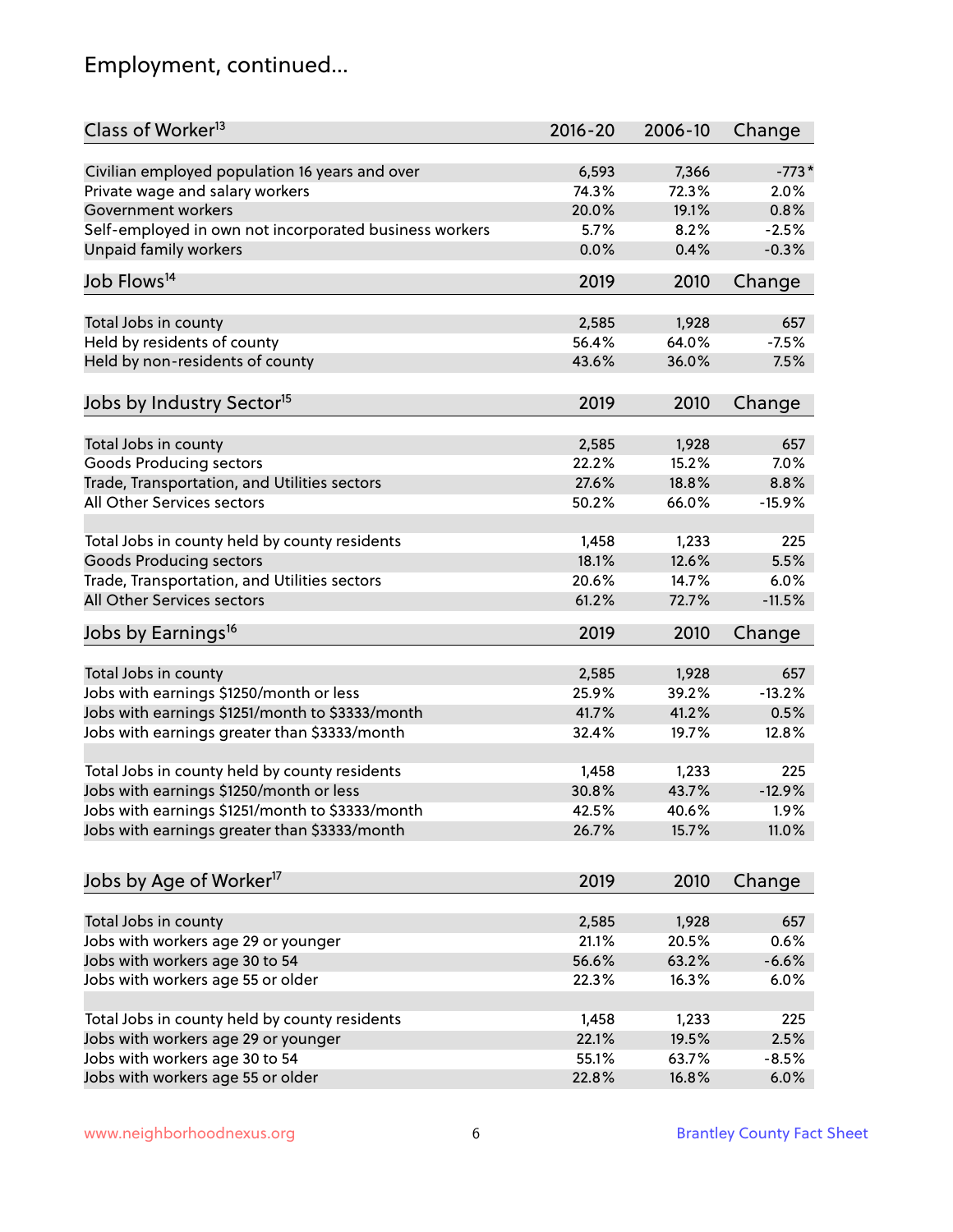#### Education

| Early Learning <sup>18</sup>                        |                |                | 2022              |
|-----------------------------------------------------|----------------|----------------|-------------------|
| Licensed Capacity of Early Learning Centers         |                |                | 303               |
| Licenced capacity per 1,000 children ages 0-4       |                |                | 258.8             |
| School Enrollment <sup>19</sup>                     | 2022           | 2010           | Change            |
|                                                     |                |                |                   |
| <b>Enrolled in Public School</b><br>White           | 3,381<br>90.5% | 3,591<br>94.5% | $-210$<br>$-4.0%$ |
| <b>Black or African-American</b>                    | 2.8%           | 2.5%           | 0.4%              |
| Asian                                               | 0.2%           | 0.0%           | 0.2%              |
| Native American                                     | 0.1%           | 0.0%           | 0.1%              |
| Pacific Islander                                    | 0.0%           | 0.0%           | 0.0%              |
| <b>Biracial or Multi-Racial</b>                     | 2.9%           | 0.0%           | 2.9%              |
| Hispanic or Latino                                  | 3.4%           | 2.2%           | 1.3%              |
| Georgia Milestones: 3rd Grade Reading <sup>20</sup> |                |                | 2019              |
|                                                     |                |                |                   |
| Number of Students Tested                           |                |                | 253               |
| Proficient or Distinguished                         |                |                | 54.5%             |
| Georgia Milestones: 8th Grade Math <sup>21</sup>    |                |                | 2019              |
| <b>Number of Students Tested</b>                    |                |                | 227               |
| Proficient or Distinguished                         |                |                | 62.1%             |
| Graduation Rates <sup>22</sup>                      | 2021           | 2012           |                   |
|                                                     |                |                | Change            |
| Cohort                                              | 219            | 234            | $-15$             |
| <b>High School Graduation Rate</b>                  | 94.1%          | 62.0%          | 32.1%             |
| Educational Attainment <sup>23</sup>                | $2016 - 20$    | 2006-10        | Change            |
|                                                     |                |                |                   |
| Population 25 years and over                        | 12,965         | 11,342         | $1,623*$          |
| Less than 9th grade                                 | 5.6%           | 6.9%           | $-1.3%$           |
| 9th to 12th grade, no diploma                       | 13.9%          | 17.4%          | $-3.5%$           |
| High school graduate (includes equivalency)         | 45.6%          | 47.3%          | $-1.7%$           |
| Some college, no degree                             | 18.9%          | 17.7%          | 1.1%              |
| Associate's degree                                  | 9.2%           | 5.7%           | $3.5%$ *          |
| Bachelor's degree                                   | 3.4%           | 2.6%           | $0.7\%$           |
| Graduate or professional degree                     | 3.5%           | 2.3%           | 1.2%              |
| Percent high school graduate or higher              | 80.5%          | 75.7%          | 4.8%              |
| Percent bachelor's degree or higher                 | 6.9%           | 4.9%           | 2.0%              |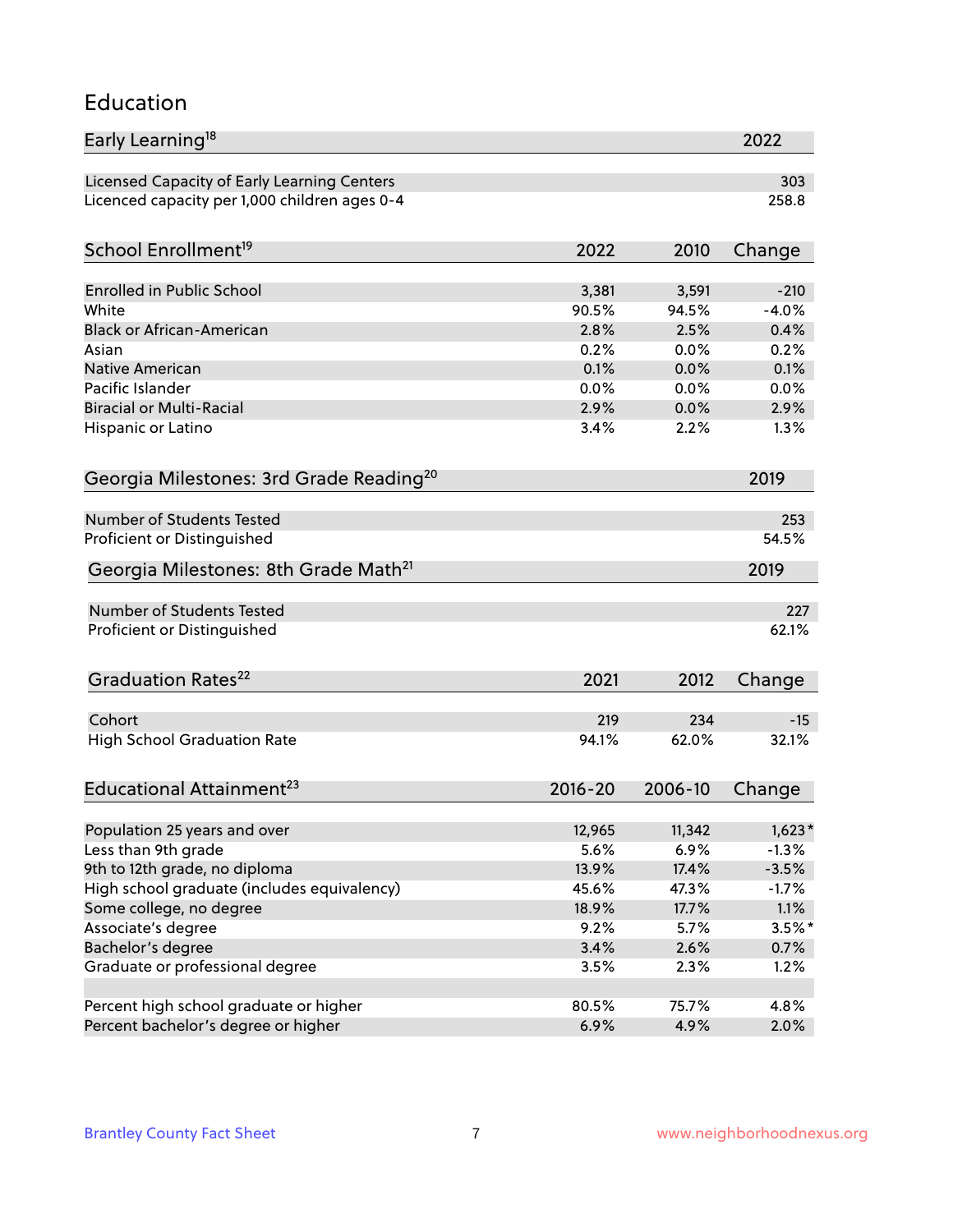#### Housing

| Households by Type <sup>24</sup>                     | 2016-20        | 2006-10        | Change      |
|------------------------------------------------------|----------------|----------------|-------------|
|                                                      |                |                |             |
| <b>Total households</b>                              | 6,763          | 6,629          | 134         |
| Family households (families)                         | 62.9%          | 74.1%          | $-11.2\%$ * |
| With own children under 18 years                     | 22.2%          | 34.0%          | $-11.8\%$ * |
| Married-couple family                                | 48.7%          | 52.3%          | $-3.6%$     |
| With own children of the householder under 18 years  | 16.3%          | 21.0%          | $-4.7%$     |
| Male householder, no wife present, family            | 3.5%           | 5.6%           | $-2.0%$     |
| With own children of the householder under 18 years  | 2.5%           | 1.8%           | 0.7%        |
| Female householder, no husband present, family       | 10.6%          | 16.2%          | $-5.6\%$ *  |
| With own children of the householder under 18 years  | 3.5%           | 11.2%          | $-7.8%$     |
| Nonfamily households                                 | 37.1%          | 25.9%          | $11.2\%$ *  |
| Householder living alone                             | 34.4%          | 20.5%          | 13.9%*      |
| 65 years and over                                    | 16.5%          | 8.1%           | $8.4\%$ *   |
|                                                      |                |                |             |
| Households with one or more people under 18 years    | 29.2%          | 39.2%          | $-10.0\%$ * |
| Households with one or more people 65 years and over | 33.8%          | 24.0%          | $9.8\%$ *   |
| Average household size                               | 2.79           | 2.66           | $0.13*$     |
| Average family size                                  | 3.67           | 3.07           | $0.60*$     |
|                                                      |                |                |             |
| Housing Occupancy <sup>25</sup>                      | $2016 - 20$    | 2006-10        | Change      |
|                                                      |                |                | $341*$      |
| Total housing units                                  | 8,180<br>82.7% | 7,839<br>84.6% | $-1.9%$     |
| Occupied housing units<br>Vacant housing units       | 17.3%          | 15.4%          |             |
|                                                      |                |                | 1.9%        |
| Homeowner vacancy rate                               | 0.7            | 0.8            | $-0.2$      |
| Rental vacancy rate                                  | 0.5            | 9.7            | $-9.2$      |
|                                                      |                |                |             |
| Units in Structure <sup>26</sup>                     | $2016 - 20$    | 2006-10        | Change      |
|                                                      |                |                | $341*$      |
| Total housing units                                  | 8,180          | 7,839          |             |
| 1-unit, detached                                     | 45.9%          | 48.5%          | $-2.6%$     |
| 1-unit, attached                                     | 0.2%           | 0.2%           | 0.0%        |
| 2 units                                              | 1.2%           | 1.1%           | 0.1%        |
| 3 or 4 units                                         | 0.5%           | 0.4%           | 0.1%        |
| 5 to 9 units                                         | 0.1%           | 0.5%           | $-0.4%$     |
| 10 to 19 units                                       | 0.1%           | 0.3%           | $-0.2%$     |
| 20 or more units                                     | 0.1%           | 0.0%           | 0.1%        |
| Mobile home                                          | 51.6%          | 49.0%          | 2.6%        |
| Boat, RV, van, etc.                                  | 0.2%           | 0.0%           | 0.2%        |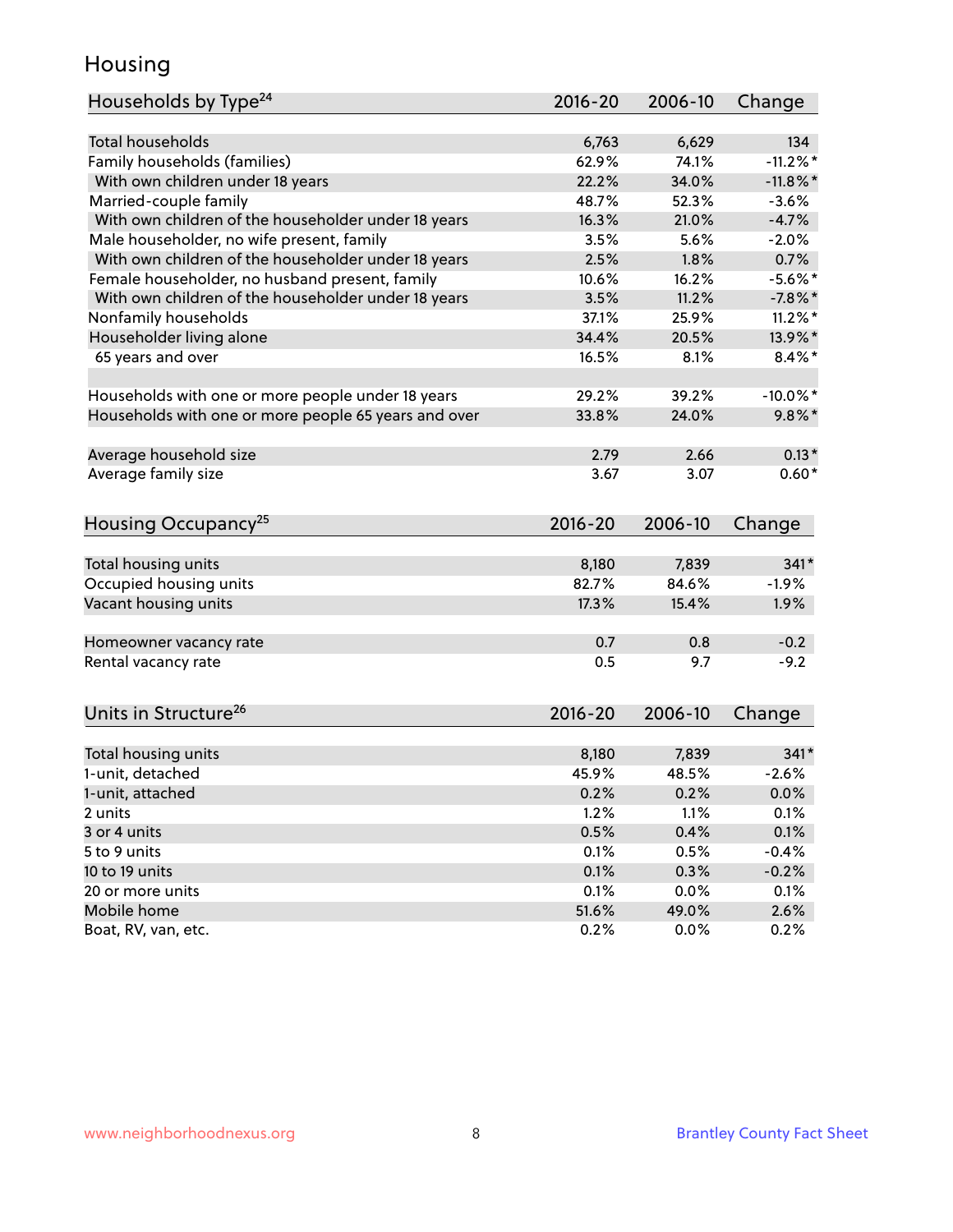# Housing, Continued...

| Year Structure Built <sup>27</sup>             | 2016-20     | 2006-10 | Change      |
|------------------------------------------------|-------------|---------|-------------|
| Total housing units                            | 8,180       | 7,839   | $341*$      |
| Built 2014 or later                            | 3.0%        | (X)     | (X)         |
| Built 2010 to 2013                             | 3.3%        | (X)     | (X)         |
| Built 2000 to 2009                             | 21.1%       | 8.9%    | 12.2%*      |
| Built 1990 to 1999                             | 26.2%       | 31.0%   | $-4.8%$     |
| Built 1980 to 1989                             | 13.7%       | 31.1%   | $-17.4\%$ * |
| Built 1970 to 1979                             | 14.2%       | 13.5%   | 0.7%        |
| Built 1960 to 1969                             | 7.5%        | 5.5%    | 2.0%        |
| Built 1950 to 1959                             | 5.1%        | 3.7%    | 1.5%        |
| Built 1940 to 1949                             | 2.3%        | 2.5%    | $-0.2%$     |
| Built 1939 or earlier                          | 3.6%        | 3.8%    | $-0.3%$     |
| Housing Tenure <sup>28</sup>                   | $2016 - 20$ | 2006-10 | Change      |
|                                                |             |         |             |
| Occupied housing units                         | 6,763       | 6,629   | 134         |
| Owner-occupied                                 | 78.8%       | 85.3%   | $-6.6\%$ *  |
| Renter-occupied                                | 21.2%       | 14.7%   | $6.6\%$ *   |
| Average household size of owner-occupied unit  | 2.72        | 2.69    | 0.03        |
| Average household size of renter-occupied unit | 3.03        | 2.47    | $0.56*$     |
| Residence 1 Year Ago <sup>29</sup>             | $2016 - 20$ | 2006-10 | Change      |
| Population 1 year and over                     | 18,660      | 17,562  | 1,098*      |
| Same house                                     | 92.6%       | 90.7%   | 1.9%        |
| Different house in the U.S.                    | 7.3%        | 9.3%    | $-2.0%$     |
| Same county                                    | 3.1%        | 1.9%    | 1.3%        |
| Different county                               | 4.2%        | 7.5%    | $-3.3%$     |
| Same state                                     | 3.8%        | 5.1%    | $-1.3%$     |
| Different state                                | 0.4%        | 2.4%    | $-2.0%$     |
| Abroad                                         | 0.1%        | 0.0%    | 0.1%        |
| Value of Housing Unit <sup>30</sup>            | $2016 - 20$ | 2006-10 | Change      |
|                                                |             |         |             |
| Owner-occupied units                           | 5,326       | 5,656   | $-330$      |
| Less than \$50,000                             | 33.9%       | 39.7%   | $-5.8%$     |
| \$50,000 to \$99,999                           | 18.7%       | 23.8%   | $-5.2%$     |
| \$100,000 to \$149,999                         | 20.4%       | 14.3%   | $6.0\%$ *   |
| \$150,000 to \$199,999                         | 11.2%       | 14.2%   | $-3.0%$     |
| \$200,000 to \$299,999                         | 9.0%        | 6.3%    | 2.7%        |
| \$300,000 to \$499,999                         | 3.6%        | 1.2%    | 2.4%        |
| \$500,000 to \$999,999                         | 2.9%        | 0.5%    | 2.4%        |
| \$1,000,000 or more                            | 0.5%        | 0.0%    | 0.5%        |
| Median (dollars)                               | 92,800      | 68,500  | 24,300*     |
| Mortgage Status <sup>31</sup>                  | $2016 - 20$ | 2006-10 | Change      |
| Owner-occupied units                           | 5,326       | 5,656   | $-330$      |
| Housing units with a mortgage                  | 37.9%       | 49.5%   | $-11.6\%$ * |
| Housing units without a mortgage               | 62.1%       | 50.5%   | 11.6%*      |
|                                                |             |         |             |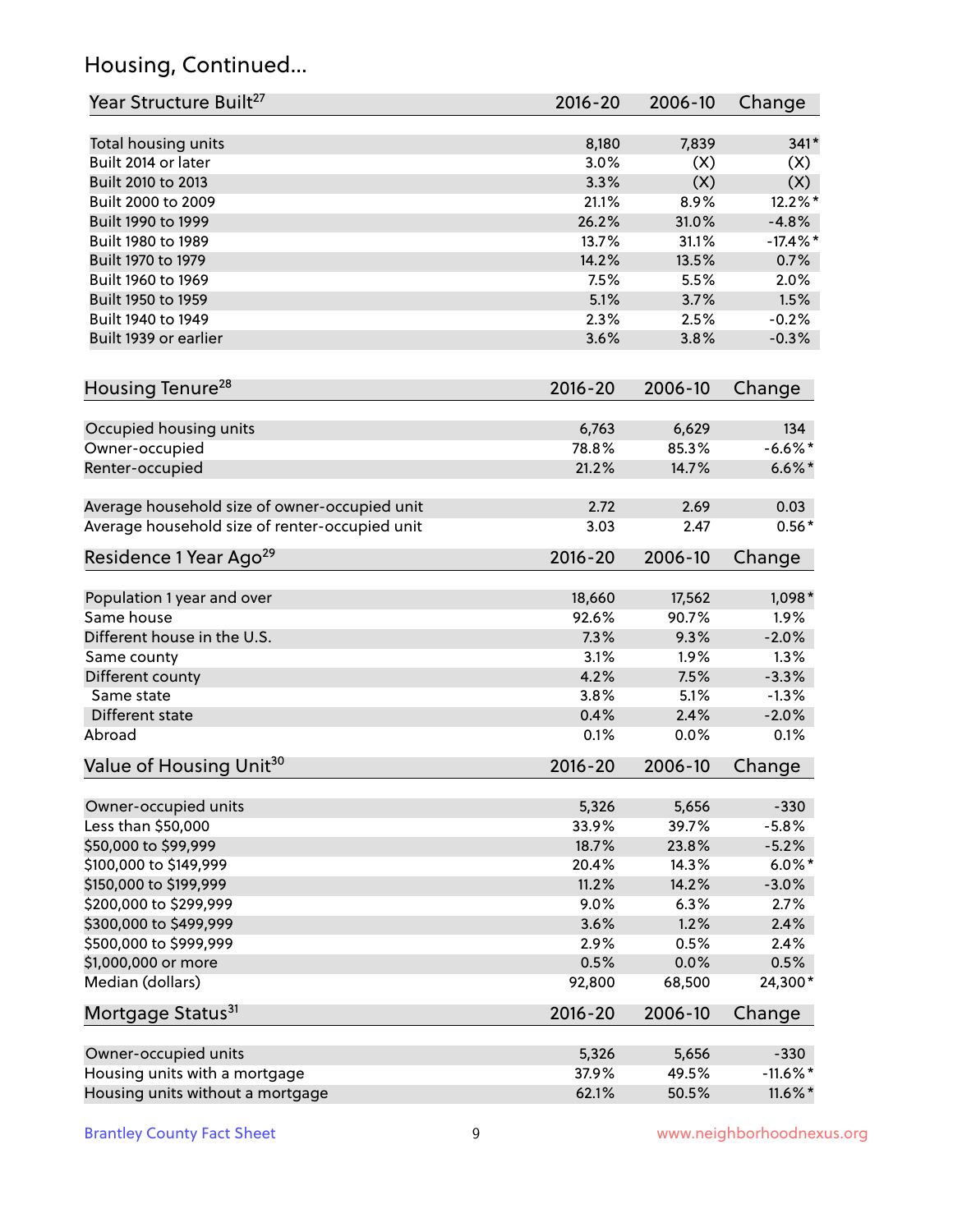# Housing, Continued...

| Selected Monthly Owner Costs <sup>32</sup>                                            | 2016-20          | 2006-10 | Change      |
|---------------------------------------------------------------------------------------|------------------|---------|-------------|
| Housing units with a mortgage                                                         | 2,021            | 2,801   | $-780*$     |
| Less than \$300                                                                       | 0.0%             | 0.7%    | $-0.7%$     |
| \$300 to \$499                                                                        | 2.4%             | 5.3%    | $-2.9%$     |
| \$500 to \$999                                                                        | 40.0%            | 53.8%   | $-13.8\%$ * |
| \$1,000 to \$1,499                                                                    | 42.3%            | 28.6%   | 13.6%*      |
| \$1,500 to \$1,999                                                                    | 8.9%             | 10.9%   | $-2.0%$     |
| \$2,000 to \$2,999                                                                    | 6.4%             | 0.7%    | $5.7\%$ *   |
| \$3,000 or more                                                                       | 0.0%             | 0.0%    | $0.0\%$     |
| Median (dollars)                                                                      | 1,061            | 875     | 186*        |
| Housing units without a mortgage                                                      | 3,305            | 2,855   | 450*        |
| Less than \$150                                                                       | 7.4%             | 6.7%    | 0.7%        |
| \$150 to \$249                                                                        | 12.6%            | 29.1%   | $-16.5%$ *  |
| \$250 to \$349                                                                        | 27.8%            | 33.0%   | $-5.2%$     |
| \$350 to \$499                                                                        | 21.9%            | 19.2%   | 2.7%        |
| \$500 to \$699                                                                        | 26.2%            | 9.0%    | 17.2%*      |
| \$700 or more                                                                         | 4.1%             | 3.0%    | 1.1%        |
| Median (dollars)                                                                      | 362              | 287     | $75*$       |
| Selected Monthly Owner Costs as a Percentage of<br>Household Income <sup>33</sup>     | $2016 - 20$      | 2006-10 | Change      |
| Housing units with a mortgage (excluding units where<br>SMOCAPI cannot be computed)   | 1,983            | 2,773   | $-790*$     |
| Less than 20.0 percent                                                                | 53.5%            | 48.6%   | 4.8%        |
| 20.0 to 24.9 percent                                                                  | 8.9%             | 11.3%   | $-2.4%$     |
| 25.0 to 29.9 percent                                                                  | 9.8%             | 5.5%    | 4.3%        |
| 30.0 to 34.9 percent                                                                  | 8.6%             | 7.5%    | 1.1%        |
| 35.0 percent or more                                                                  | 19.3%            | 27.2%   | $-7.9%$     |
| Not computed                                                                          | 38               | 28      | 10          |
| Housing unit without a mortgage (excluding units where<br>SMOCAPI cannot be computed) | 3,299            | 2,747   | 552*        |
| Less than 10.0 percent                                                                | 22.6%            | 42.7%   | $-20.0\%$ * |
| 10.0 to 14.9 percent                                                                  | 21.1%            | 18.2%   | 2.9%        |
| 15.0 to 19.9 percent                                                                  | 12.6%            | 12.4%   | 0.1%        |
| 20.0 to 24.9 percent                                                                  | 7.3%             | 2.9%    | 4.4%*       |
| 25.0 to 29.9 percent                                                                  | 14.8%            | 6.7%    | $8.1\%$ *   |
| 30.0 to 34.9 percent                                                                  | 3.3%             | 3.2%    | 0.1%        |
| 35.0 percent or more                                                                  | 18.3%            | 13.9%   | 4.4%        |
| Not computed                                                                          | $\boldsymbol{6}$ | 108     | $-102$      |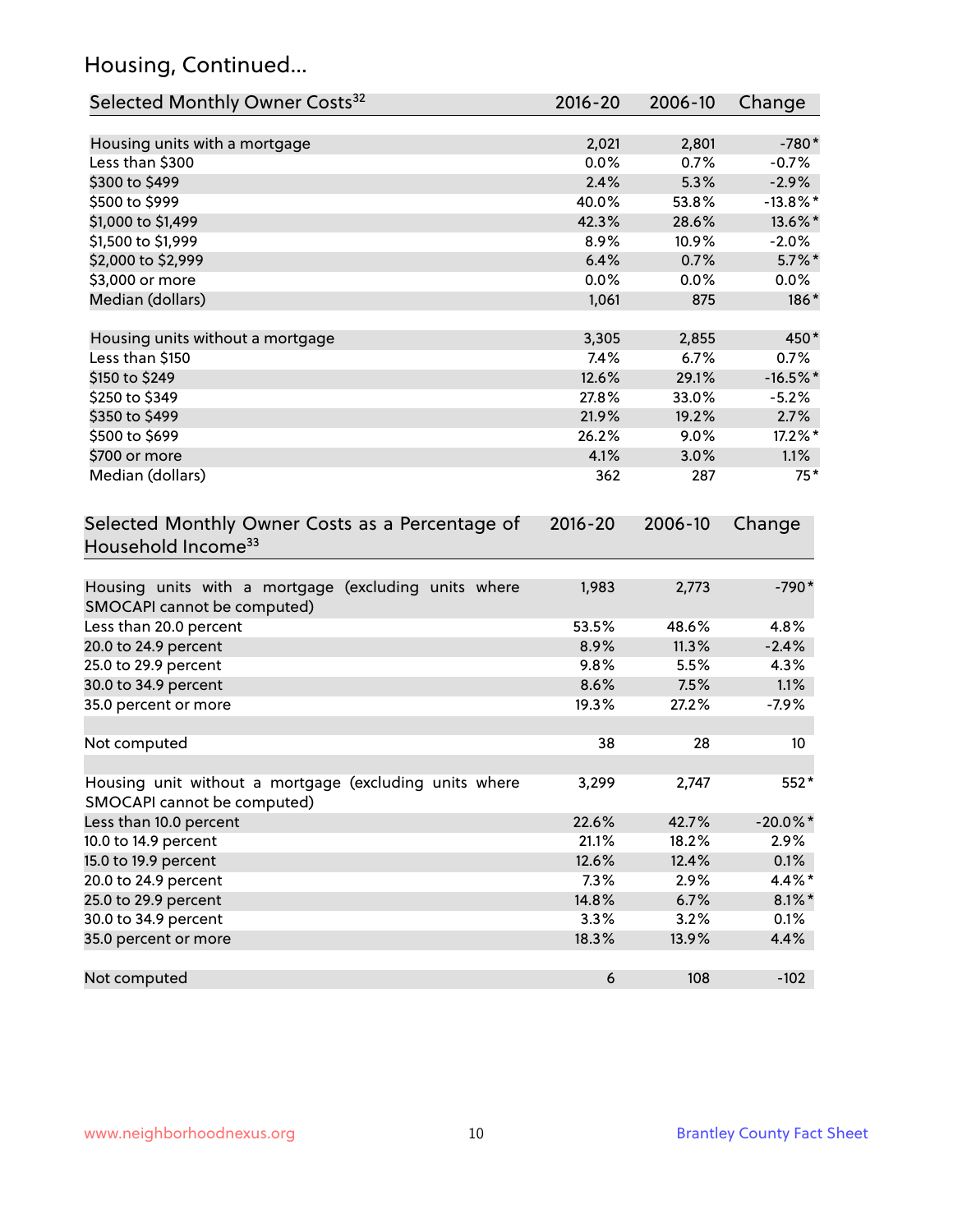# Housing, Continued...

| Gross Rent <sup>34</sup>                                                       | 2016-20     | 2006-10 | Change    |
|--------------------------------------------------------------------------------|-------------|---------|-----------|
|                                                                                |             |         |           |
| Occupied units paying rent                                                     | 1,205       | 754     | $451*$    |
| Less than \$200                                                                | 0.2%        | 2.3%    | $-2.0%$   |
| \$200 to \$499                                                                 | 22.9%       | 54.0%   | $-31.1%$  |
| \$500 to \$749                                                                 | 50.2%       | 34.9%   | 15.3%     |
| \$750 to \$999                                                                 | 23.4%       | 8.9%    | 14.5%     |
| \$1,000 to \$1,499                                                             | 1.2%        | 0.0%    | 1.2%      |
| \$1,500 to \$1,999                                                             | 2.0%        | 0.0%    | 2.0%      |
| \$2,000 or more                                                                | 0.0%        | 0.0%    | $0.0\%$   |
| Median (dollars)                                                               | 627         | 473     | $154*$    |
| No rent paid                                                                   | 232         | 219     | 13        |
| Gross Rent as a Percentage of Household Income <sup>35</sup>                   | $2016 - 20$ | 2006-10 | Change    |
| Occupied units paying rent (excluding units where GRAPI<br>cannot be computed) | 1,165       | 733     | 432*      |
| Less than 15.0 percent                                                         | 12.4%       | 33.6%   | $-21.2%$  |
| 15.0 to 19.9 percent                                                           | 15.8%       | 17.3%   | $-1.5%$   |
| 20.0 to 24.9 percent                                                           | 7.5%        | 13.9%   | $-6.4%$   |
| 25.0 to 29.9 percent                                                           | 19.1%       | 3.3%    | 15.9%*    |
| 30.0 to 34.9 percent                                                           | 12.4%       | 3.8%    | $8.5\%$ * |
| 35.0 percent or more                                                           | 32.9%       | 28.1%   | 4.8%      |
| Not computed                                                                   | 272         | 240     | 32        |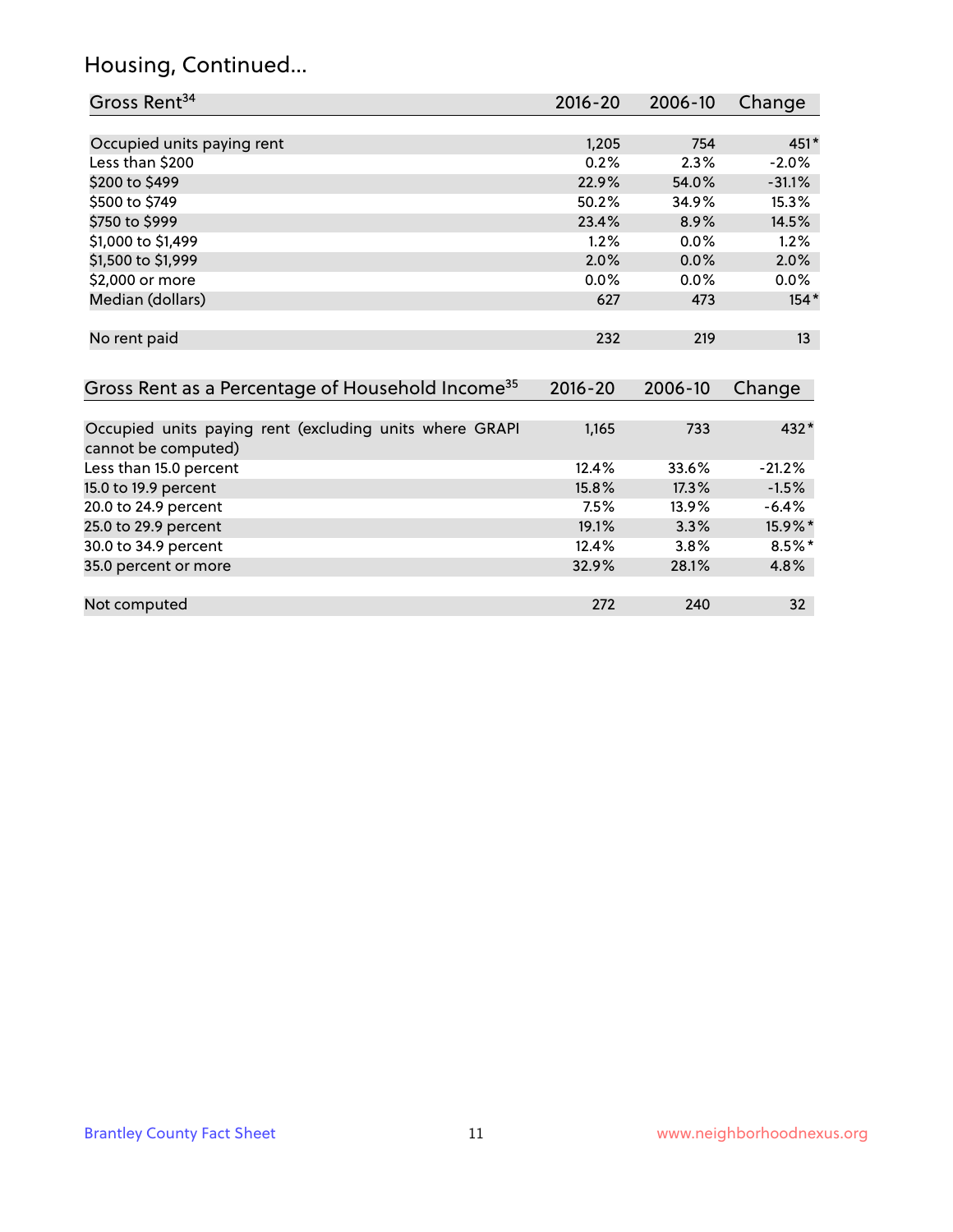# Community Involvement

| Voter Registration and Turnout <sup>36</sup> | 2020   |
|----------------------------------------------|--------|
|                                              |        |
| Active registered voters                     | 11,239 |
| Number voted in Presidential election        | 7.659  |
| Percent voted in Presidential election       | 68.1%  |

#### Transportation

| Commuting to Work <sup>37</sup>           | 2016-20     | 2006-10 | Change     |
|-------------------------------------------|-------------|---------|------------|
|                                           |             |         |            |
| Workers 16 years and over                 | 6,561       | 7,211   | $-650$     |
| Car, truck, or van - drove alone          | 89.4%       | 83.4%   | 6.0%       |
| Car, truck, or van - carpooled            | 6.7%        | 13.1%   | $-6.4\%$ * |
| Public transportation (excluding taxicab) | 0.9%        | 0.6%    | 0.3%       |
| Walked                                    | 0.0%        | 0.4%    | $-0.4%$    |
| Other means                               | 1.5%        | 0.7%    | 0.8%       |
| Worked at home                            | 1.5%        | $1.8\%$ | $-0.3%$    |
|                                           |             |         |            |
| Mean travel time to work (minutes)        | 31.9        | 30.1    | 1.8        |
|                                           |             |         |            |
| Vehicles Available <sup>38</sup>          | $2016 - 20$ | 2006-10 | Change     |
|                                           |             |         |            |
| Occupied housing units                    | 6,763       | 6,629   | 134        |
| No vehicles available                     | 3.6%        | 5.4%    | $-1.8%$    |
| 1 vehicle available                       | 38.3%       | 26.7%   | $11.6\%$ * |
| 2 vehicles available                      | 35.2%       | 40.3%   | $-5.0\%$   |
| 3 or more vehicles available              | 22.9%       | 27.6%   | $-4.7%$    |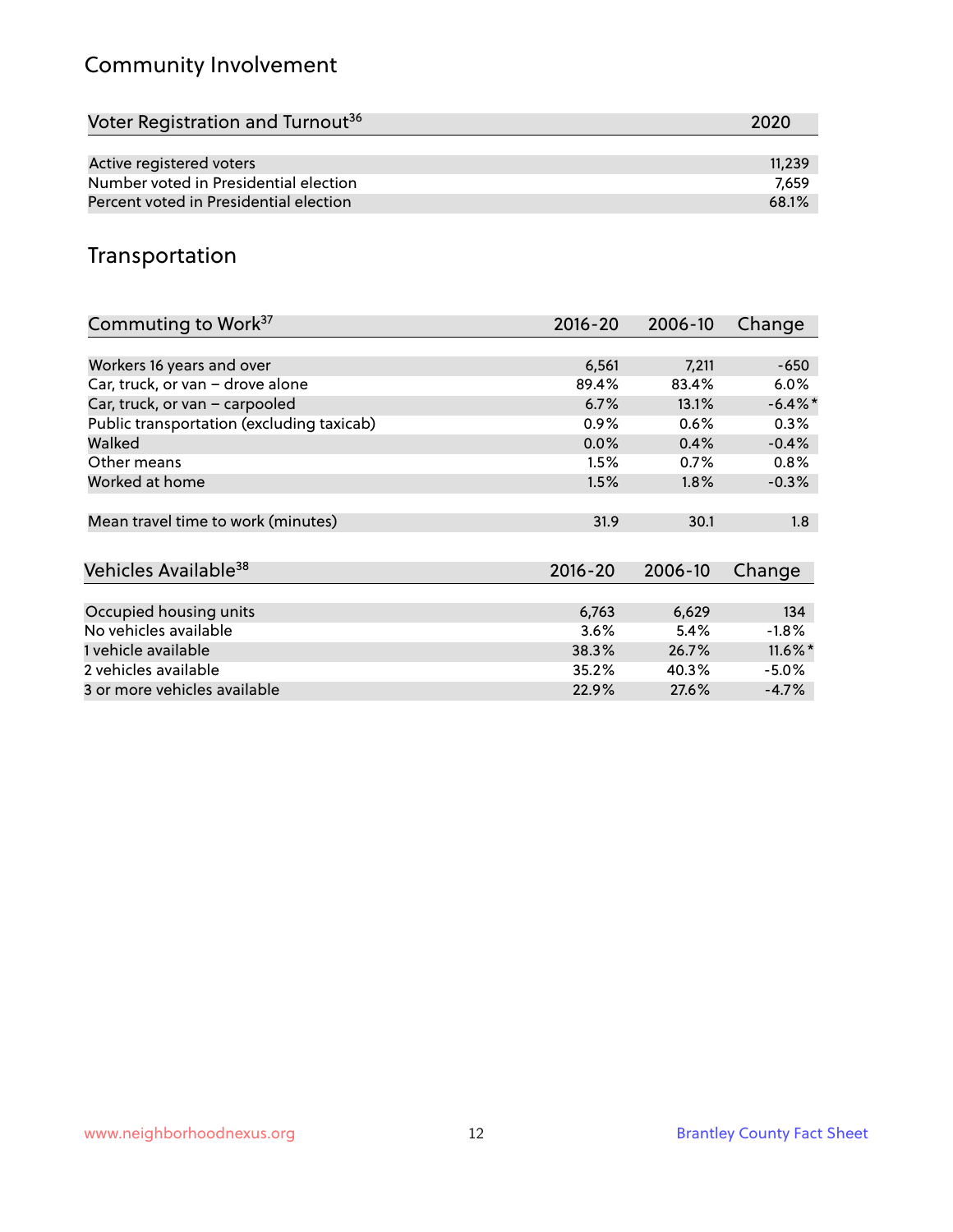#### Health

| Health Insurance coverage <sup>39</sup> | 2016-20 |
|-----------------------------------------|---------|
|-----------------------------------------|---------|

| Civilian Noninstitutionalized Population                | 18,851 |
|---------------------------------------------------------|--------|
| With health insurance coverage                          | 83.3%  |
| With private health insurance coverage                  | 45.4%  |
| With public health coverage                             | 48.9%  |
| No health insurance coverage                            | 16.7%  |
| Civilian Noninstitutionalized Population Under 19 years | 4,834  |
| No health insurance coverage                            | 15.0%  |
| Civilian Noninstitutionalized Population 19 to 64 years | 10,965 |
| In labor force:                                         | 6,368  |
| Employed:                                               | 6,086  |
| With health insurance coverage                          | 80.1%  |
| With private health insurance coverage                  | 41.5%  |
| With public coverage                                    | 10.8%  |
| No health insurance coverage                            | 19.9%  |
| Unemployed:                                             | 282    |
| With health insurance coverage                          | 70.9%  |
| With private health insurance coverage                  | 41.5%  |
| With public coverage                                    | 29.4%  |
| No health insurance coverage                            | 29.1%  |
| Not in labor force:                                     | 4,597  |
| With health insurance coverage                          | 75.4%  |
| With private health insurance coverage                  | 31.9%  |
| With public coverage                                    | 56.5%  |
| No health insurance coverage                            | 24.6%  |

# **Health Factors Most Recent** And The Control of the Control of The Control of The Control of The Control of The Control of The Control of The Control of The Control of The Control of The Control of The Control of The Contr

| Premature Death (YPLL before age 75 per 100,000 population, age-adjusted) <sup>40</sup> | 12,170.4 |
|-----------------------------------------------------------------------------------------|----------|
| Average number of Physically Unhealthy Days <sup>41</sup>                               | 5.6      |
| Average number of Mentally Unhealthy Days <sup>42</sup>                                 | 6.2      |
| Low Birthweight Births <sup>43</sup>                                                    | $9.7\%$  |
| Diabetes Prevalence <sup>44</sup>                                                       | 12.3%    |
| HIV Prevalence (per 100,000 population) <sup>45</sup>                                   | 137.4    |
| Rate, Deduplicated ER Visits for Asthma, Ages 0-17 <sup>46</sup>                        | 485.3    |